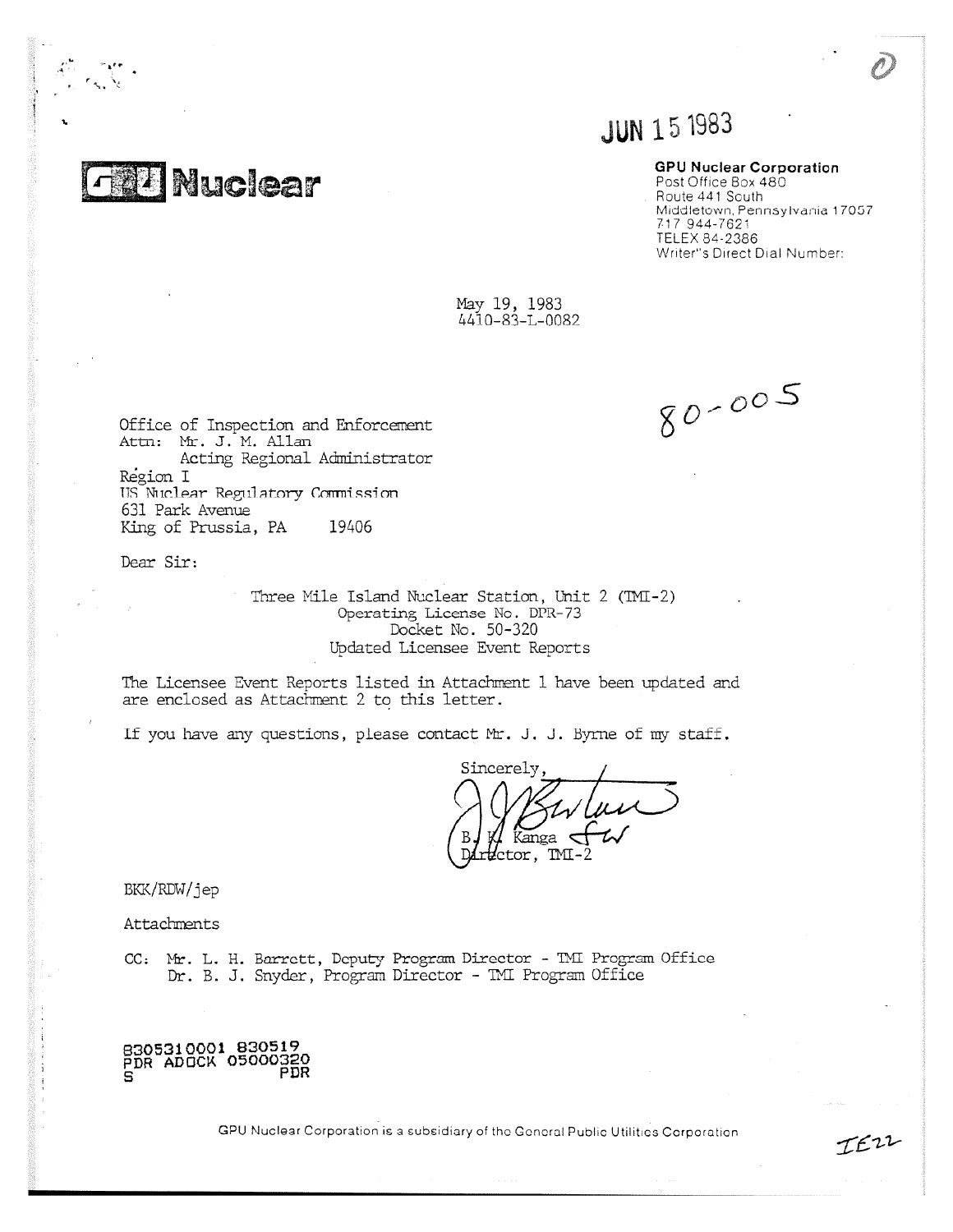## Attachment 1 4410-83-L0082

## LIST OF UPDATED LICENSEE EVENT REPORTS

 $\epsilon_{\rm f}$ 

 $\gamma_{\rm c} \approx \gamma_{\rm c} = 1$ 

 $\ddot{\phantom{a}}$ 

 $\ddot{\phantom{a}}$ 

| LER NO.        | LER NO.   |
|----------------|-----------|
|                |           |
| $80 - 01$      | $81 - 12$ |
| $80 - 05$      | $81 - 20$ |
| $80 - 07$      | $81 - 22$ |
| $80 - 12$      | $81 - 23$ |
| ,<br>$80 - 49$ | $81 - 32$ |
| $80 - 54$      | $81 - 34$ |
| $80 - 55$      | $81 - 35$ |
| $80 - 56$      | $81 - 36$ |
| $80 - 57$      | $81 - 38$ |
| $81 - 04*$     | 82-34     |
| $81 - 08$      |           |
| 81-10          |           |

\* Event date on original Licensee Event Report was incorrect. This revision corrects the event date.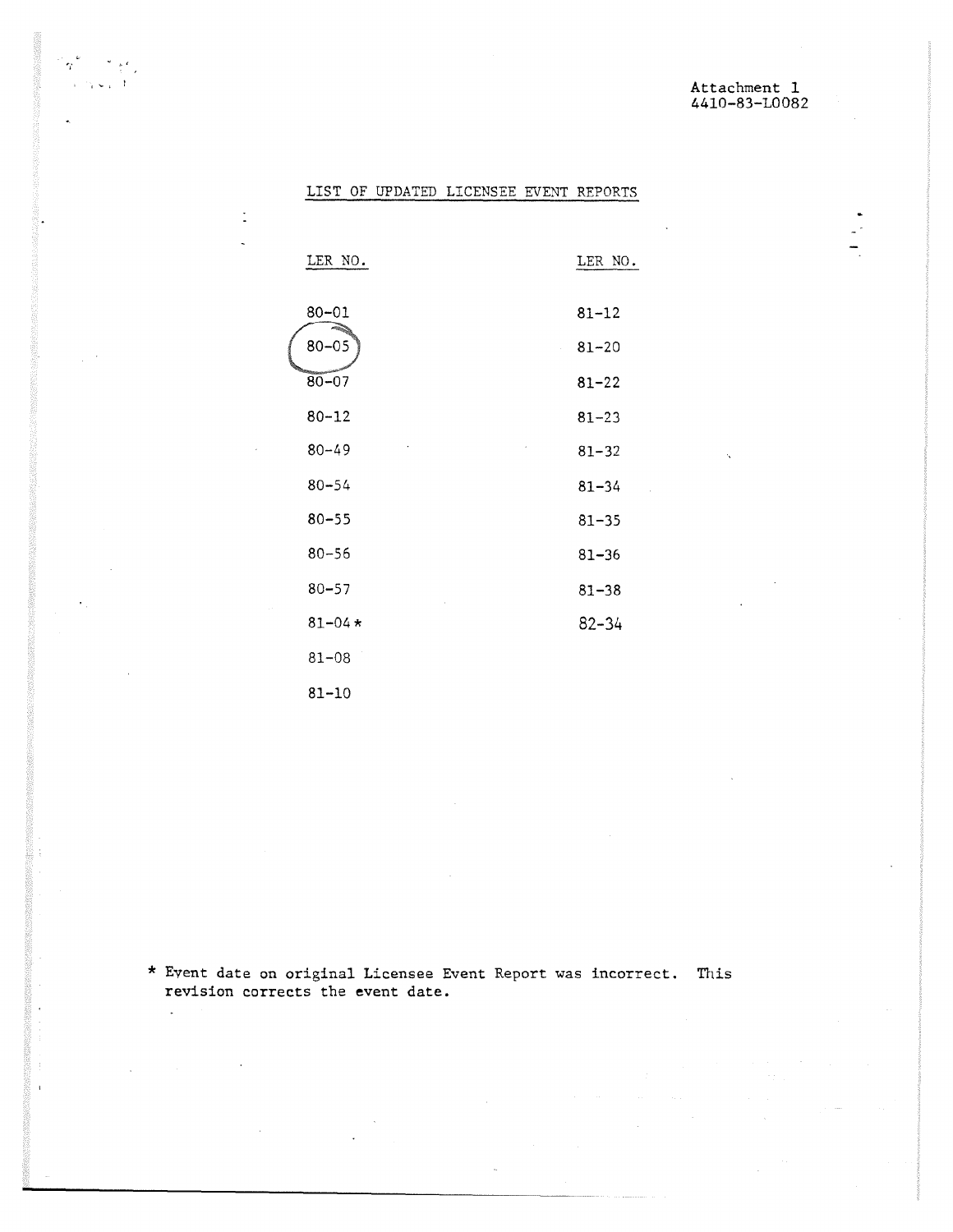| <b>NRC FORM 366</b><br>77777                                                                                                                                                                                                                                                                                                                                                                                               | <b>U.S. NUCLEAR REGULATORY COMMISSION</b><br>UPDATE REPORT - PREVIOUS REPORT DATE 3/19/80<br><b>LICENSEE EVENT REPORT</b><br>Attachment 1                                                                                                                                                                                                                                                                                                                                                                                                                                                                                                                               |
|----------------------------------------------------------------------------------------------------------------------------------------------------------------------------------------------------------------------------------------------------------------------------------------------------------------------------------------------------------------------------------------------------------------------------|-------------------------------------------------------------------------------------------------------------------------------------------------------------------------------------------------------------------------------------------------------------------------------------------------------------------------------------------------------------------------------------------------------------------------------------------------------------------------------------------------------------------------------------------------------------------------------------------------------------------------------------------------------------------------|
|                                                                                                                                                                                                                                                                                                                                                                                                                            | <b>CONTROL BLOCK:</b><br>$\left( \begin{matrix} 1 \end{matrix} \right)$<br>(PLEASE PRINT OR TYPE ALL REQUIRED INFORMATION)                                                                                                                                                                                                                                                                                                                                                                                                                                                                                                                                              |
|                                                                                                                                                                                                                                                                                                                                                                                                                            | 0 0 0 0 0 0 0 - 0 0 0 0 0<br>$\left( 2\right)$                                                                                                                                                                                                                                                                                                                                                                                                                                                                                                                                                                                                                          |
| CON'T<br>REPORT<br>$\underbrace{0 \mid 0 \mid 0 \mid 3 \mid 2 \mid 0}_{\text{DOCKET NUMBER}} \underbrace{0 \mid 0 \mid 2 \mid 1 \mid 8 \mid 8 \mid 0}_{\text{69}} \underbrace{0 \mid 5 \mid 1}_{\text{EVENT DATE}}$<br>$0 \mid 1$<br>SOURCE $\lfloor L \rfloor$ (6)<br>EVENT DESCRIPTION AND PROBABLE CONSEQUENCES (10)<br>During mode 5 operation, the "B" Emergency Diesel Generator, DF-X-1B was out of ser-<br>$0$   2 |                                                                                                                                                                                                                                                                                                                                                                                                                                                                                                                                                                                                                                                                         |
| vice for annual maintenance per Tech. Spec. requirements. At 1700 hours February 15,<br>0 <sup>13</sup>                                                                                                                                                                                                                                                                                                                    |                                                                                                                                                                                                                                                                                                                                                                                                                                                                                                                                                                                                                                                                         |
| $0 \mid 4$                                                                                                                                                                                                                                                                                                                                                                                                                 | 1980, the Interim Recovery Tech Specs were issued. The new Tech Specs required both                                                                                                                                                                                                                                                                                                                                                                                                                                                                                                                                                                                     |
| Emergency Diesel Generators be OPERABLE. Since the "B" unit could not and was not<br>$0$ 5                                                                                                                                                                                                                                                                                                                                 |                                                                                                                                                                                                                                                                                                                                                                                                                                                                                                                                                                                                                                                                         |
| returned to operable status within the action requirements, Tech. Spec. 3.8.1.1.a was<br>$0$ $6$                                                                                                                                                                                                                                                                                                                           |                                                                                                                                                                                                                                                                                                                                                                                                                                                                                                                                                                                                                                                                         |
| violated and reportable under Tech. Spec. 6.9.1.8.b.<br>017                                                                                                                                                                                                                                                                                                                                                                |                                                                                                                                                                                                                                                                                                                                                                                                                                                                                                                                                                                                                                                                         |
| $0 \mid 8$                                                                                                                                                                                                                                                                                                                                                                                                                 |                                                                                                                                                                                                                                                                                                                                                                                                                                                                                                                                                                                                                                                                         |
| 8<br>$\mathbf{q}$                                                                                                                                                                                                                                                                                                                                                                                                          | 80<br><b>SYSTEM</b><br>CAUSE<br>CAUSE<br>COMP.<br>VALVE<br><b>COMPONENT CODE</b><br>SUBCODE<br>CODE<br>CODE<br><b>SUBCODE</b><br><b>SUBCODE</b><br>13<br>(11)<br>(16                                                                                                                                                                                                                                                                                                                                                                                                                                                                                                    |
| $\circ$                                                                                                                                                                                                                                                                                                                                                                                                                    | <b>REVISION</b><br><b>OCCURRENCE</b><br><b>SEQUENTIAL</b><br><b>REPORT</b><br><b>EVENT YEAR</b><br>REPORT NO.<br>cope<br><b>TYPE</b><br>NO.<br>LER/RO  <br>5<br>17<br>REPORT<br>X<br>NUMBER<br>26<br>28<br>PRIME COMP.<br>ACTION FUTURE<br>TAKEN ACTION<br>NPRD-4<br>FORM SUB<br>COMPONENT<br>EFFECT<br>ON PLANT<br><b>SHUTDOWN</b><br><b>ATTACHMENT</b><br>HOURS $(22)$<br>METHOD<br><b>SUPPLIER</b><br><b>MANUFACTUREF</b><br>$\begin{array}{c} 01 & 01 \end{array}$<br>$\overline{0}$<br>(21)<br>9(2<br>(23)<br>(24)<br>(25)<br>CAUSE DESCRIPTION AND CORRECTIVE ACTIONS (27)<br>This reportable event is the result of a change in Technical Specifications for the |
| Emergency Diesel Generators. The previous Tech. Specs. for mode 5 operation required<br>111                                                                                                                                                                                                                                                                                                                                |                                                                                                                                                                                                                                                                                                                                                                                                                                                                                                                                                                                                                                                                         |
| One (1) Emergency Generator be operable. The Interim Recovery Tech. Specs. require<br>$1 \mid 2 \mid$                                                                                                                                                                                                                                                                                                                      |                                                                                                                                                                                                                                                                                                                                                                                                                                                                                                                                                                                                                                                                         |
| Tech. Spec 3.8.1.1, was revised on August 11, 1980, in order to provide a 7-day<br>both.<br>$1 \mid 3$                                                                                                                                                                                                                                                                                                                     |                                                                                                                                                                                                                                                                                                                                                                                                                                                                                                                                                                                                                                                                         |
| action time for the performance of diesel annual maintenance.<br>$\overline{4}$<br>$\mathbf{1}$<br>89                                                                                                                                                                                                                                                                                                                      |                                                                                                                                                                                                                                                                                                                                                                                                                                                                                                                                                                                                                                                                         |
| 5.                                                                                                                                                                                                                                                                                                                                                                                                                         | 80<br>METHOD OF<br>DISCOVERY<br><b>FACILITY</b><br>STATUS<br>OTHER STATUS (30)<br>(32)<br>% POWER<br>DISCOVERY DESCRIPTION<br>N/A<br>N/A<br>$^{(29)}$<br>(31)<br>10<br>45<br>$12 \,$<br>13<br>46<br>80                                                                                                                                                                                                                                                                                                                                                                                                                                                                  |
| 6                                                                                                                                                                                                                                                                                                                                                                                                                          | CONTENT<br><b>ACTIVITY</b><br>AMOUNT OF ACTIVITY (35)<br>LOCATION OF RELEASE (36)<br>RELEASED OF RELEASE<br>N/A<br>N/A<br>(33)<br>l(34)<br>45<br>10<br>11<br>80<br>PERSONNEL EXPOSURES                                                                                                                                                                                                                                                                                                                                                                                                                                                                                  |
| 7.                                                                                                                                                                                                                                                                                                                                                                                                                         | DESCRIPTION (39)<br><b>NUMBER</b><br><b>TYPE</b><br>N/A<br>- 0 -<br>- 0<br>$ (37) $ Z $ (38)$                                                                                                                                                                                                                                                                                                                                                                                                                                                                                                                                                                           |
| 8<br>8                                                                                                                                                                                                                                                                                                                                                                                                                     | -9<br>13<br>80<br>8305310007 830519<br>PERSONNEL INJURIES<br>PDR ADOCK 05000320<br>DESCRIPTION(41)<br>N/A<br>$01010$ $(a)$<br>PDR                                                                                                                                                                                                                                                                                                                                                                                                                                                                                                                                       |
| 8                                                                                                                                                                                                                                                                                                                                                                                                                          | - 9<br>12<br>11<br>80<br>LOSS OF OR DAMAGE TO FACILITY (43)<br>DESCRIPTION<br>TYPE<br>N/A<br>42<br>10                                                                                                                                                                                                                                                                                                                                                                                                                                                                                                                                                                   |
| $\mathbf{z}$<br>$\Omega$<br>8                                                                                                                                                                                                                                                                                                                                                                                              | 80<br><b>PUBLICITY</b><br>NRC USE ONLY<br>DESCRIPTION (45)<br>o.<br>ISSUED_<br>N/A<br>$7 - 32$<br>(44)<br>- 9<br>10<br>68 69                                                                                                                                                                                                                                                                                                                                                                                                                                                                                                                                            |
|                                                                                                                                                                                                                                                                                                                                                                                                                            | 80.5<br>(717)<br>948-8461<br>Steven D, Chaplin<br>$\circ$<br>NAME OF PREPARER.<br>یو<br>PHONE:                                                                                                                                                                                                                                                                                                                                                                                                                                                                                                                                                                          |